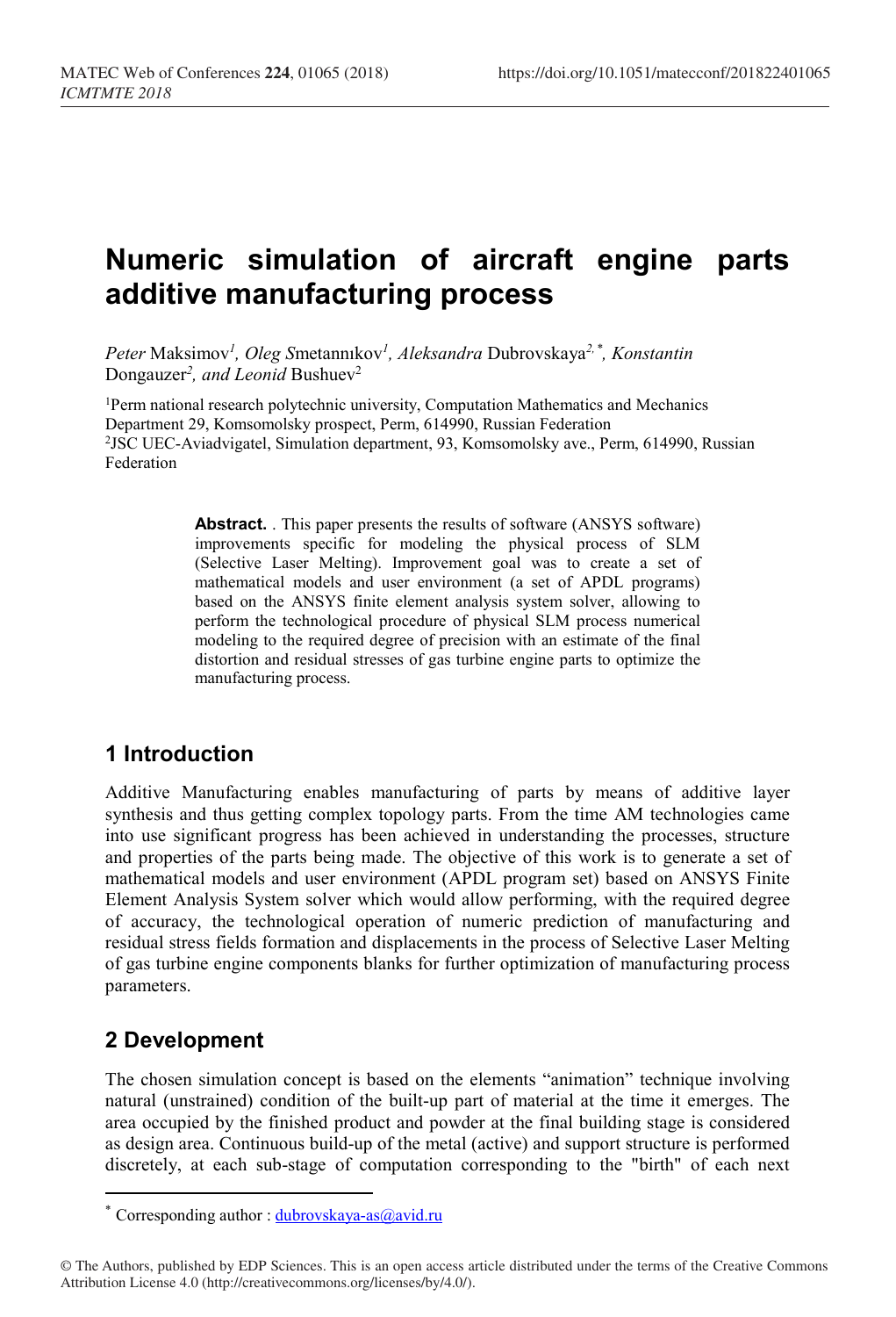subdomain from the "dead" elements, the boundary task of heat transfer is solved, and the result of the previous sub-stage solution serves as initial conditions for the subsequent one.

The verification of the developed numerical algorithms was carried out based on experimental data (Fig. 1). Comparison of analysis results for several discrete analogs of the process with different level of detail is performed. The first group comprises finite element analogs with maximum level of virtual prototype detail. It addresses a full set of the materials participating in the process and the relevant geometrically isolated subareas: metal, powder, baseplate. The finite-element discretization pattern is shown in Fig. 2. In the figure, the red zone indicates the platform area, purple is for powder, green is the area occupied by the metal of the product.



**Fig. 1.** Prototypes after Partial Cutting

**Fig. 2.** Finite Element Model.

The tasks of unsteady heat transfer with moving boundaries and structural quasi-steady flow analysis are addressed successively. Mathematical substantiation of equations for recalculation of heat transfer parameters ensuring initial balance of heat energy is performed while switching to oversimplified spatiotemporal zoning unavoidable in numerical analysis. The comparison of 2D and 3D solutions with experimental data for the full-size test model demonstrated adequacy of assumed hypotheses. The next level of simulation involved averaging of thermomechanical and thermophysical properties of the supporting part of the structure.

The analysis of the obtained consistent patterns of temperature fields formation in the SLM process served the basis to develop an efficient analytical model of the next level which excludes powder and baseplate zones from consideration. Besides, heat transfer task solution is lacking, and the temperature in the structural task is set according to a special law ensuring minimum loss of accuracy. Fig. 3 shows the residual vertical deflection of the upper face of the samples obtained from the experiment, and its comparison with the design deflection.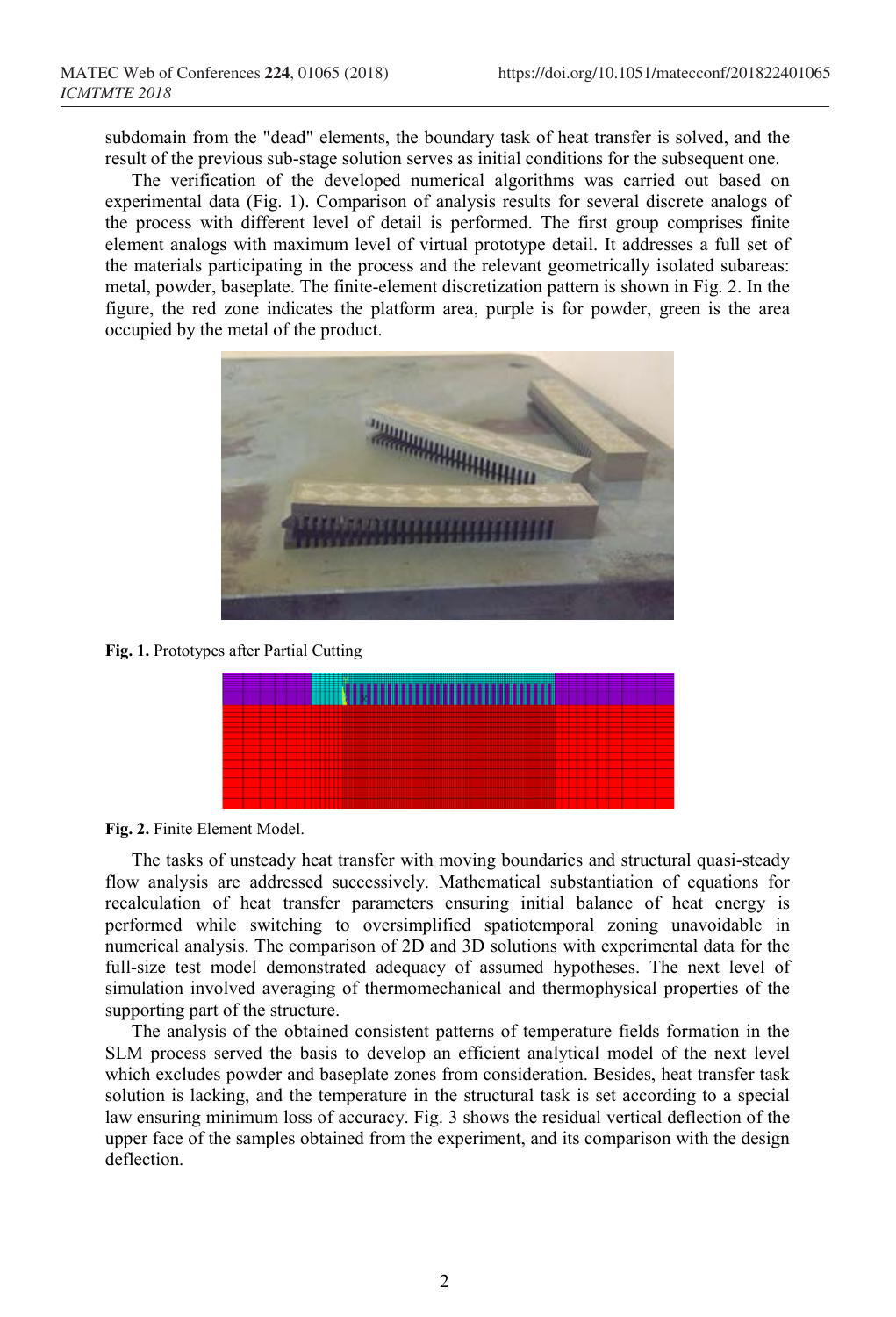

**Fig. 3.** Residual Vertical Deflection of the Samples Upper Face, mm. Line – estimated (black - full model, red - simplified); dots - experiment: blue marker - Sample 1, black – Sample 2, red – Sample 3**.**

#### **3 Mathematical statement**

The problem of determining the evolution of the system stress-strain state in the conditions of building up by selective laser melting (SLM) may be divided in 2 successive problems: unsteady heat conduction and quasi-steady problem of deformable solids mechanics which uses temperature profiles found at the first stage as volumetric loads. It is assumed that stress and strain arising in the system affect the heat balance.

The temperature and mechanical problems are addressed using the method of 'killing" and further "revivification" (Elements Birth and Death in ANSYS) of part of material initially lacking in the model and then emerging in the process of applying the next powder layer and its local melting. The domain of computation is considered to be the area occupied by the already finished product and powder at the final stage of buildup. Continuous buildup of metal (working) and backup zones is performed discretely at each sub-phase of the computation corresponding to "revivification" of the next subdomain from "dead" elements, the boundary problem of heat conduction is solved, and the result of previous sub-phase solution serves as initial conditions for the next one.

At the  $k^{th}$  sub-phase of solving, the statement of the boundary problem of unsteady heat conduction to determine  $T(\mathbf{x},t)$  temperature profiles in  $V_k$  domain with  $S_k$  boundary the heat conductance equation has the following form:

$$
\rho(\mathbf{x})c(\mathbf{x},T)\frac{\partial T}{\partial t} = div(\lambda(\mathbf{x},T)grad(T)) + \rho(\mathbf{x})q(\mathbf{x},t) \mathbf{x} \in V_k,
$$
\n(1)

where  $c(\mathbf{x},T)$ ,  $\lambda(\mathbf{x},T)$ ,  $\rho(\mathbf{x})$  - heat capacity, heat conductance and density of the nonuniformly alloyed material respectively,  $q(x,t)$  - external heat source specific capacity.

Boundary conditions:

$$
\lambda(\mathbf{x}, T) \operatorname{grad}(T) \cdot \mathbf{n} = h(T) \cdot (T - T_c(t)) + \varepsilon \sigma_0(T)^4 \qquad \mathbf{x} \in S_k,
$$
 (2)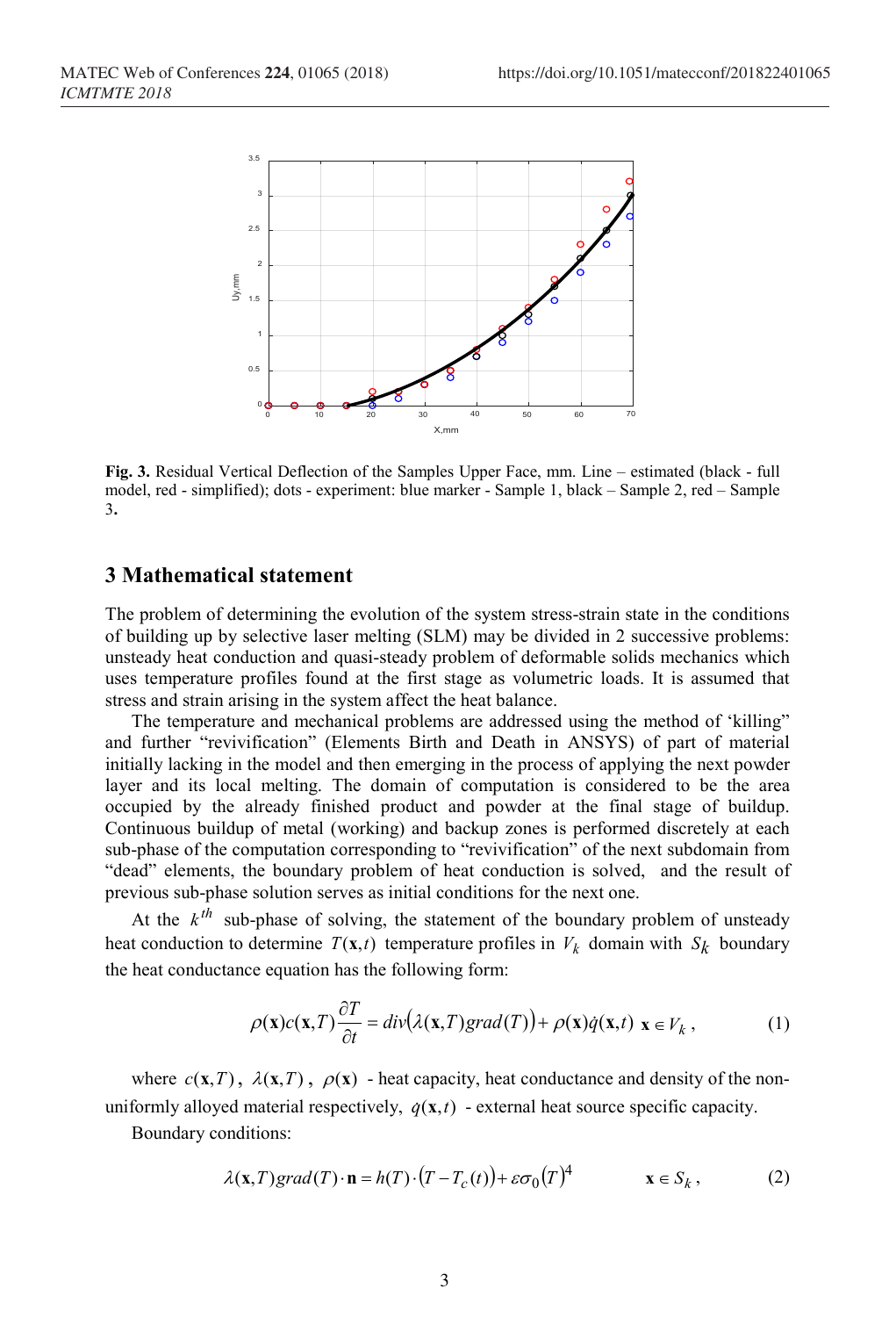where the first summand of the right part describes convective heat transfer, and the second one - radiation (Stefan-Boltzmann law);  $\varepsilon$  - emissivity,  $\sigma_0$  - Stefan-Boltzmann constant,  $h(T)$  - heat transfer factor,  $T_c(t)$  - ambient temperature, **n** - external unit normal to *S* boundary of the cooled solid.

Initial conditions:

$$
T(\mathbf{x}, t_{0,k}) = T_{k-1}(\mathbf{x}), \qquad \mathbf{x} \in V_k,
$$
\n(3)

where  $T(\mathbf{x}, t_{0,k})$  - initial temperature distribution for the  $k^{th}$  sub-phase,  $T_{k-1}(\mathbf{x})$  temperature determined at the end of the previous one.

The uncoupled quasi-steady problem of deformable solids mechanics assuming insignificancy of mass forces contribution has the following form at the  $k^{th}$  sub-phase:

Balance equation:

$$
div\hat{\sigma} = 0, \quad \mathbf{x} \in V_k , \tag{4}
$$

where  $\hat{\sigma}(\mathbf{x},t)$  - stress tensor.

Cauchy geometrical relationships:

$$
\varepsilon = \frac{1}{2} \left( \nabla \mathbf{u} + (\nabla \mathbf{u})^T \right), \quad \mathbf{x} \in V_k,
$$
\n(5)

where  $\mathbf{u}(\mathbf{x},t)$  - displacement vector,  $\mathcal{E}(\mathbf{x},t)$  - total strain tensor.

Boundary conditions in displacements:

$$
\mathbf{u} = \mathbf{U} \;, \qquad \mathbf{x} \in S_{u,k} \;, \tag{6}
$$

and stress

$$
\hat{\sigma} \cdot \mathbf{n} = \mathbf{P}, \qquad \mathbf{x} \in S_{\sigma, k} \,, \tag{7}
$$

where  $S_u$ ,  $S_{\sigma}$  - parts of the boundary with specified displacements and loads respectively.

Material thermomechanical parameters in the zone of "dead" elements exclude physical non-linearity, and are ideally elastic with degraded values:

$$
{}^{4}C(\mathbf{x}), \ \mathbf{x} \in V_k^{kil} \ll {}^{4}C(\mathbf{x}, T), \ \mathbf{x} \in V_k^{kiv}
$$

where  ${}^{4}C$  - rank 4 tensor of material elastic constants.

The general system of equations of the deformable solids mechanics boundary problem also includes defining relationships. Viscoelastoplastic behavior of the alloy of which the product is made taking into account the temperature range including the phase change envisages the possibility of using several different physical models of plasticity. The plasticity model with bilinear isotropic hardening and temperature dependence of parameters is taken as the baseline model. Material behavior in the equivalent stressequivalent strain coordinates is shown in Figure 4.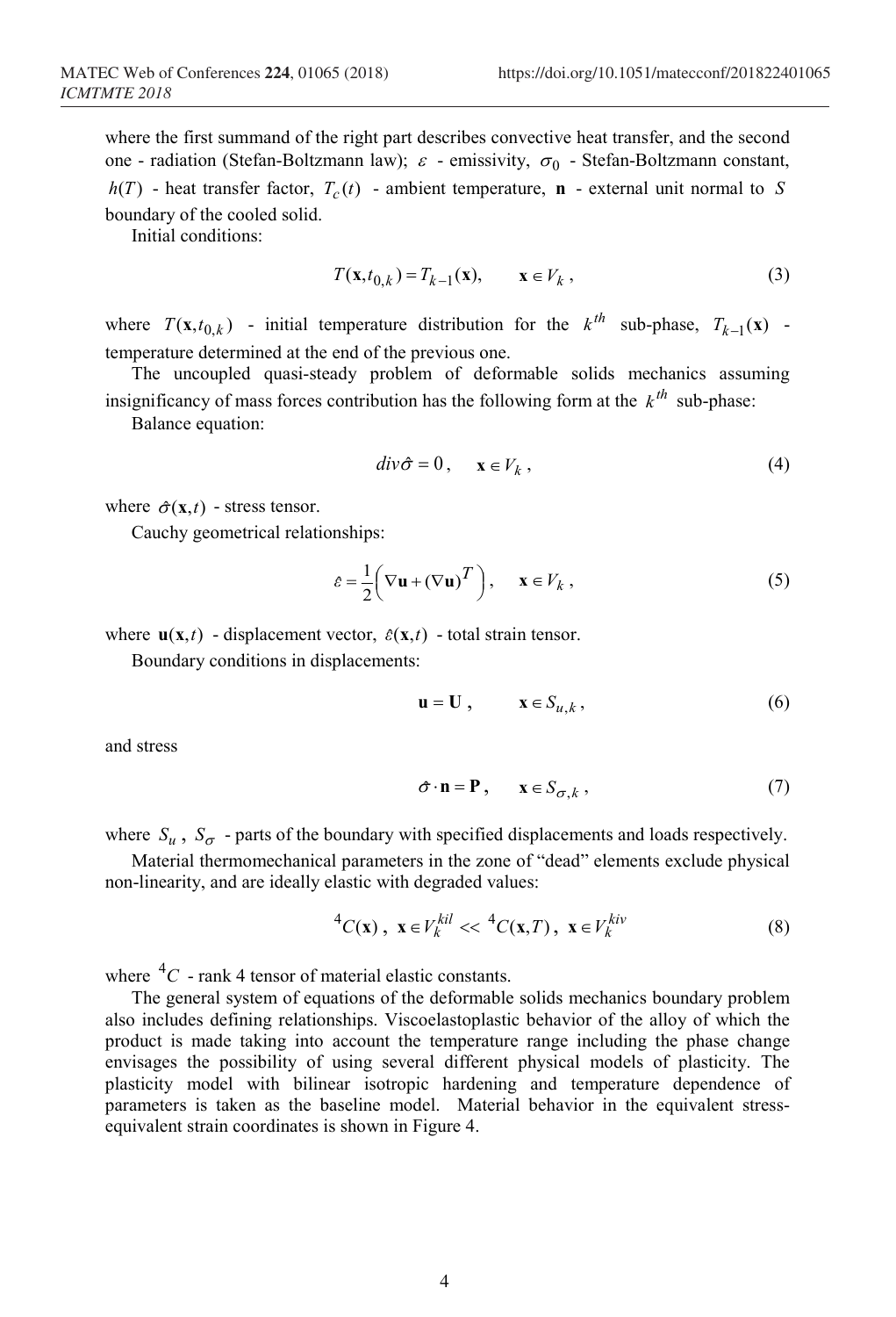



In Figure 4 the  $\sigma_v$  value corresponds to the yield strength

### **4 Adaptation**

For complex topology parts the algorithm of laminated voxel mesh building was developed in APDL. The developed and implemented system of simplification hypotheses enabled significant reduction of computational effort without considerable loss of accuracy. For verification of the developed program suite, simulation of the physical process of the typical aircraft engine part additive manufacturing was performed (Fig. 5). The results of mathematical modeling (Fig. 6) are compared with the real production process data for a given part.



**Fig. 5.** Manufactured Part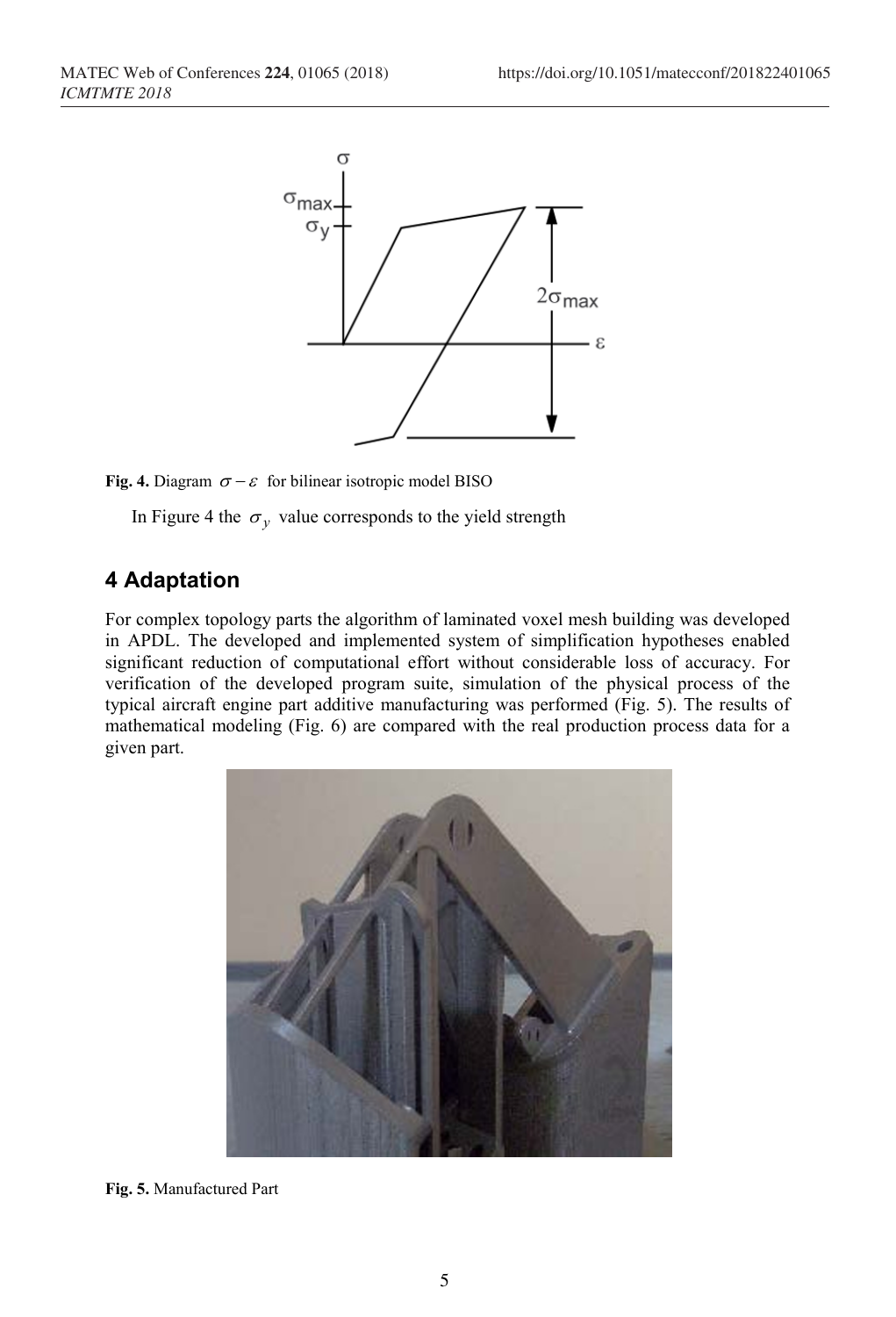

#### **Fig. 6.** Simulated Distortion

Simulation accuracy inspection was performed by comparing estimated distortion and measurement results from optical CMM for a 3D coordinate measurement. Fig. 7 shows the distortion of manufactured part based on 3D coordinate measurement results and Fig. 8 shows the same geometry comparison for simulation results.



**Fig. 7.** Real manufactured part geometry control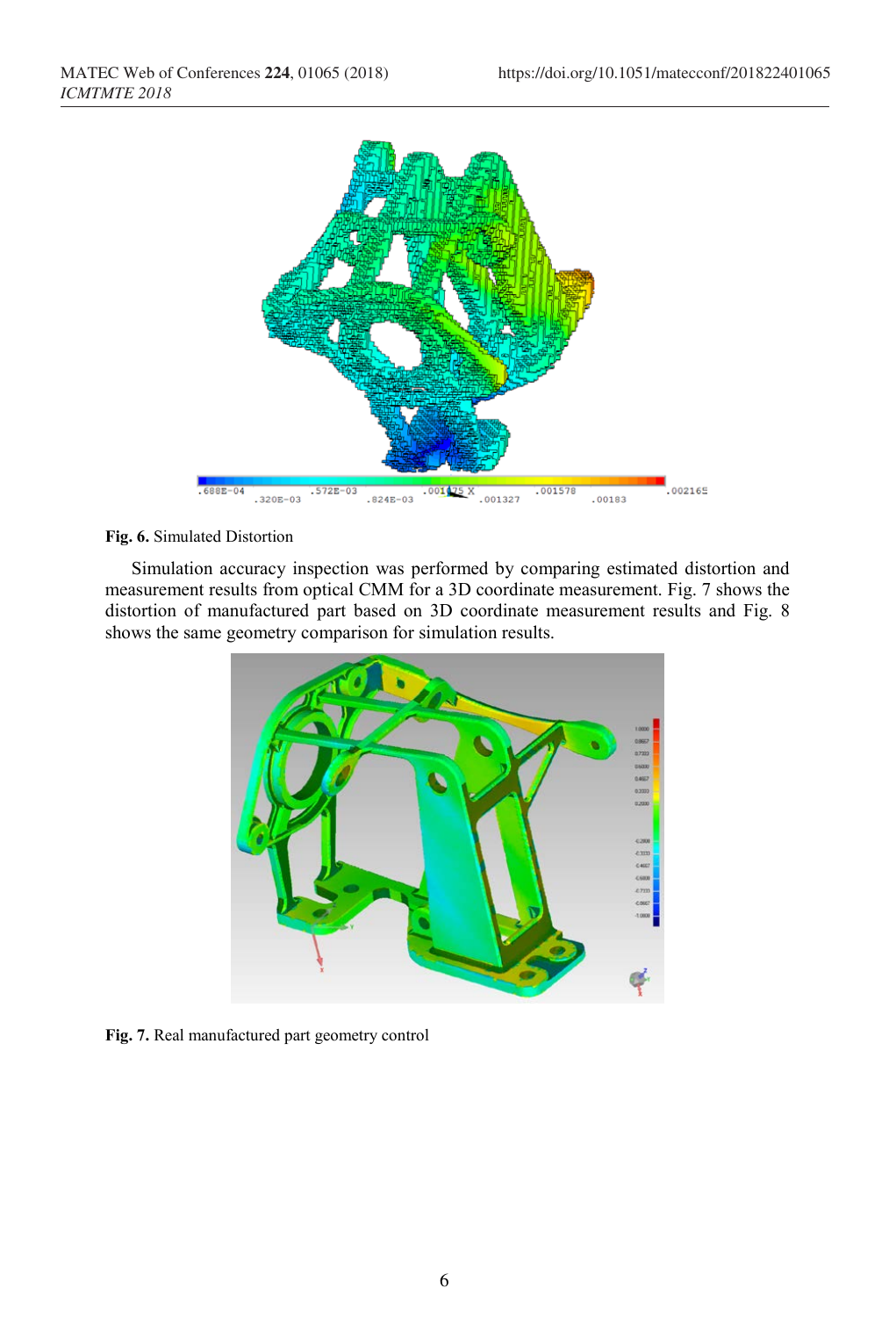

#### **Fig. 8.** Simulation results verification

The maximum absolute deviation of the simulation results against measurements was 0.19 mm.

### **5 Conclusion**

The objective of this work was to generate a set of mathematical models and user environment (APDL program set) based on ANSYS Finite Element Analysis System solver which would allow performing, with the required degree of accuracy, the technological operation of numeric prediction of manufacturing and residual stress fields formation and displacements in the process of Selective Laser Melting of gas turbine engine components blanks for further optimization of manufacturing process parameters. The developed and implemented system of simplification hypotheses enabled significant reduction of computational effort without considerable loss of accuracy. For verification of the developed program suite, simulation of the physical process of the typical aircraft part additive manufacturing was performed. The results of mathematical simulation were matched with this part actual manufacturing process data sourced from UEC-Aviadvigatel. Simulation accuracy was verified by comparing design strain and results of measurement by the optical measurement system for 3D coordinate measurement. The maximum absolute deviation of the simulation results against measurements was 0.19 mm. Thus developed mathematical models and user environment are valid for prediction of distortion in Additive Manufacturing production preparation.

This work was performed with financial support from Ministry of Education and Science of the Russian Federation (contract No. 02.G25.31.0168 dated 01.12.2015) within implementation of the RF Government Order No. 218 «On the measures of the State support for development of higher education institutions and organizations implementing integrated projects on high-tech manufacturing build-up».